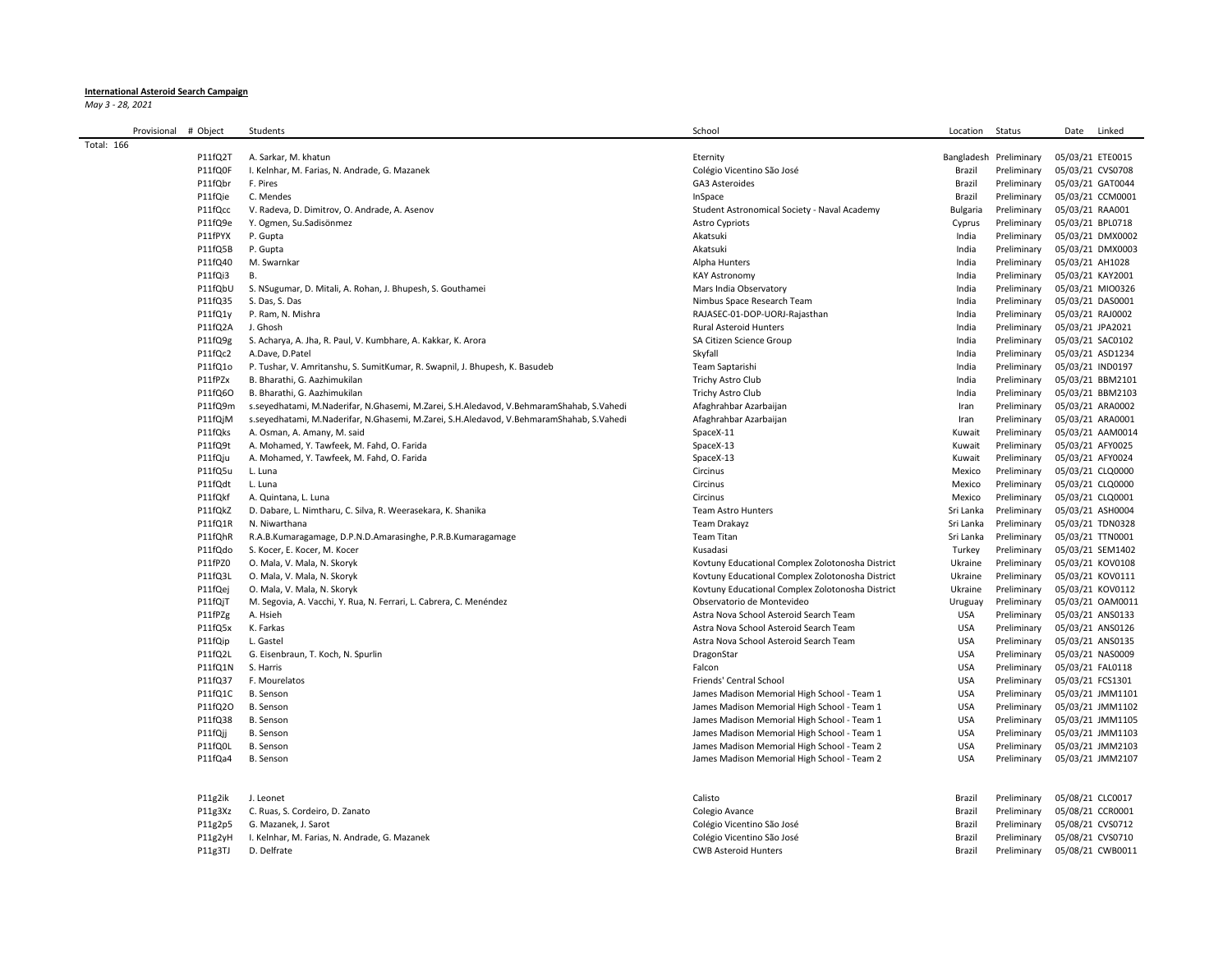P11g2uD O. Mala, V. Mala, N. Skoryk Kovtuny Educational Complex Zolotonosha District Complex Zolotonosha District Ukraine Preliminary

P11g2kz F. Pires GA3 Asteroides Brazil Preliminary 05/08/21 GAT0045 P11g2sM C. Tiso InSpace Brazil Preliminary 05/08/21 CMT0001 P11g42X J. Pan Light Hunter China Preliminary 05/08/21 LIH0007 P11g3Bg E. Sit Asteroid Searcher Hong Kong Preliminary 05/08/21 SIT0305 P11g3YL E. Sit Asteroid Searcher Hong Kong Preliminary 05/08/21 SIT0306 P11g2pS M. Swarnkar Alpha Hunters India Preliminary 05/08/21 AH1223 P11g2vp V. Jaiswar, R. Bhosale Aquila Polaris India Preliminary 05/08/21 AQ07PO1 P11g3At P. Chauhan, D. Jadia AstroAdventurers India Preliminary 05/08/21 AAD004 P11g40S S. Shubham, S. Soarbh Beyond the Universe India Preliminary 05/08/21 SSD0005 P11g2ir Karan, Gayatri Brahma India Preliminary 05/08/21 BKG0001 P11g2iW Karan, Gayatri Brahma India Preliminary 05/08/21 BKG0509 P11g3Sc R.Singh, S. Tripathi, G. Mandal **San Andal Calileo Citizen Science Forum** Calileo Citizen Science Forum **India Preliminary 05/08/21 GCS0005** P11g2pG S. Kumar, V. Ranjan, I. Ranjan, K. Sethia, S. Sharma, P. Sethia Gurukool Gurukool Curukool Curukool Curukool India Preliminary 05/08/21 ABC0000 P11g2rv k. Balu Loki India Preliminary 05/08/21 KISH001 P11g40C k. Balu Loki India Preliminary 05/08/21 KISH002 P11g2p3 S. Das, S. Das S. Das Nimbus Space Research Team India Preliminary 05/08/21 DAS0003 P11g2q1 I. Pratheesh, S. Sruthi, T. Dhanashree, P. Yochana, V. Priyanka, M. Sherine, R. Atheendhra Company Chanashree, P. Yochana, V. Priyanka, M. Sherine, R. Atheendhra Companisor Chen Space Foundation India Preliminary 0 P11g3T8 I. Pratheesh, S. Sruthi, T. Dhanashree, P. Yochana, V. Priyanka, M. Sherine, R. Atheendhra Open Space Foundation Dem Space Foundation India Preliminary 05/08/21 OSF0043 P11g2As J. Ghosh Rural Asteroid Hunters India Preliminary 05/08/21 JPA0001 P11g2vh J. Ghosh Rural Asteroid Hunters India Preliminary 05/08/21 JPA2020 P11g2jY S. Acharya, A. Jha, R. Paul, V. Kumbhare, A. Kakkar, K. Arora SA Citizen Science Group SA Citizen Science Group India Preliminary 05/08/21 SAC0079 P11g44B A. Chugh, A. Bhavsar, A. Raj, M. Malviya, A. Shukla **Team Ceres** Team Ceres **India Preliminary 05/08/21 ARJ0001** P11g2wH P. Tushar, V. Amritanshu, S. SumitKumar, R. Swapnil, J. Bhupesh, K. Basudeb Team Saptarishi Team Saptarishi India Preliminary 05/08/21 IND0192 P11g3Tj Bhuvaneswari.k, Vaibhav.K end and the state of the state of the Vaibhav Asteroid SE and the state of the Matham Asteroid SE and the Preliminary 05/08/21 VAS0007 P11g44F Bhuvaneswari.k, Vaibhav.K Vaibhav Asteroid SE India Preliminary 05/08/21 VAS0006 P11g2l7 M.Jamali, M.Alazmi, N.Almusaireea Kuwait Foundation for the Advancement of Sciences Kuwait Preliminary 05/08/21 AHT0001 P11g3SP S. Ali, M. Farag, A. Hagras SpaceX-10 Kuwait Preliminary 05/08/21 SMA0013 P11g2rb Y. ebrahim, O. Ayoub, H. Mahmoud SpaceX-12 SpaceX-12 SpaceX-12 SpaceX-12 Kuwait Preliminary 05/08/21 YOH0015 P11g3X5 Y. ebrahim, O. Ayoub, H. Mahmoud SpaceX-10 SpaceX-12 SpaceX-12 SpaceX-12 Kuwait Preliminary 05/08/21 YOH0013 P11g2ov A. Mohamed, Y. Tawfeek, M. Fahd SpaceX-13 Kuwait Preliminary 05/08/21 AFY0027 P11g2uf K. bhusal Geonomy Nepal Preliminary 05/08/21 KBR0207 P11g2iA R. Sharma Interstellar Nepal Preliminary 05/08/21 RYY2021 P11g2pX P. Gómez, I. Diaz, D. Fernandez, S. López, F. cid **Channelius Channelius Company Company Company Company Company Company Company Company OS/08/21 QEM0001** P11g2s9 I.R.S.L.Miyuranga SLTC Asteroid Team Sri Lanka Preliminary 05/08/21 SAVI004 P11g3Yp M.A.K.Isuru SLTC Asteroid Team Sri Lanka Preliminary 05/08/21 MAKI001 P11g3Aq D. Dabare, L. Nimtharu, C. Silva, R. Weerasekara, K. Shanika Team Astro Hunters Team Astro Hunters Sri Lanka Preliminary 05/08/21 ASH0005 P11g2mG N. Niwarthana Team Drakayz Sri Lanka Preliminary 05/08/21 TDN0334 P11g2oS R.A.B.Kumaragamage, D.P.N.D.Amarasinghe, P.R.B.Kumaragamage Team Titan Sri Lanka Preliminary 05/08/21 TTN0003 P11g2tR O. Mala, V. Mala, N. Skoryk State March 2012 12:30 Worder March 2012 12:30 More March 2012 12:30 Preliminary 2002 12:30 Mala March 2012 12:30 Preliminary 05/08/21 KOV0115 Preliminary 05/08/21 KOV0115 National Compl P11g2ut O. Mala, V. Mala, N. Skoryk Kovtuny Educational Complex Zolotonosha District Ukraine Preliminary 05/08/21 KOV0113 P11g2wD O. Mala, V. Mala, N. Skoryk Wala, N. Skoryk Kovtuny Educational Complex Zolotonosha District Ukraine Preliminary 05/08/21 KOV0114 P11g2oD T. Hoogenboom Astra Nova School Asteroid Search Team USA Preliminary 05/08/21 ANS0128 P11g2oo T. Hoogenboom entitled astra Nova School Astra Nova School Asteroid Search Team COSA Preliminary 05/08/21 ANS0129 P11g2jt F. Mourelatos entropy and the second of the second of the School Friends' Central School Friends' Central School USA Preliminary 05/08/21 FCS1304 P11g2wd F. Mourelatos entertainment of the state of the state of the state of the state of the state of the state of the state of the state of the state of the state of the state of the state of the state of the state of t P11g3TE F. Mourelatos entropression and the second of the second of the second of the second of the second of the second of the second of the second of the second of the second of the second of the second of the second of P11g44u F. Mourelatos entropression and the second of the second of the second of the second of the second of the second of the second of the second of the second of the second of the second of the second of the second of P11g2u2 B. Senson School - Team 1 USA Preliminary 05/08/21 JMM2103 P11g45n B. Senson James Madison Memorial High School - Team 1 USA Preliminary 05/08/21 JMM2101 P11g2Au L. Takara, L. Akau-Morgan, K. McKeague Mission and Mililani Middle School Mililani Middle School USA Preliminary 05/08/21 MMS0130 P11g2kt L. Takara, J. Eto, L. Akau-Morgan, K. McKeague Mililani Mililani Middle School Mililani Middle School USA Preliminary 05/08/21 MMS0135 P11g2qj D. Crowson, J. Philpot Space Rock Hounds USA Preliminary 05/08/21 SRH0607 P11g2r6 D. Crowson, J. Philpot Space Rock Hounds USA Preliminary 05/08/21 SRH0609 P11g2vv D. Crowson, J. Philpot Space Rock Hounds USA Preliminary 05/08/21 SRH0606 P11g3WV D. Crowson, J. Philpot Space Rock Hounds USA Preliminary 05/08/21 SRH0608 P11g457 D. Crowson, J. Philpot Space Rock Hounds USA Preliminary 05/08/21 SRH0605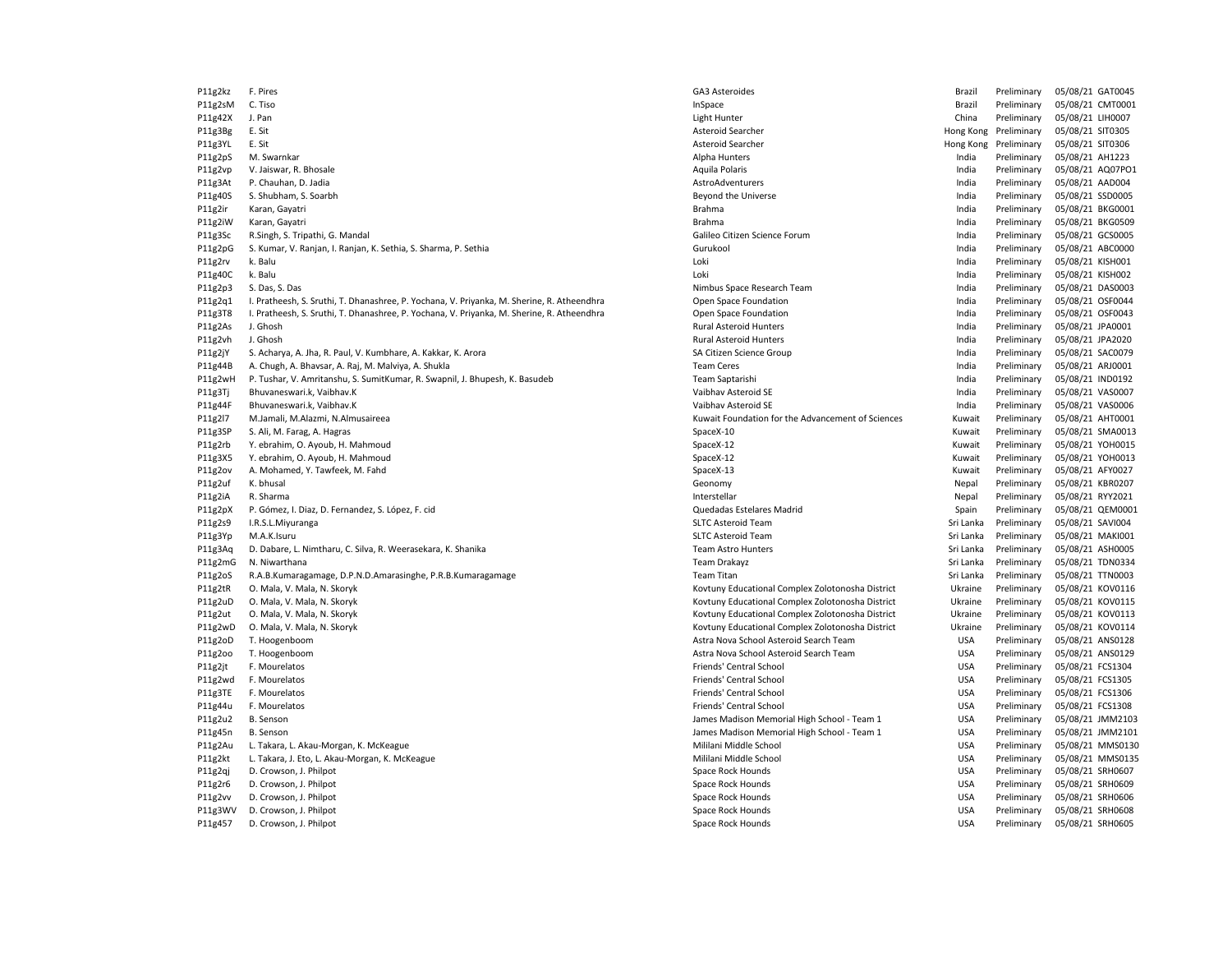| P11ggG4 | A. Sarkar, M. khatun                                                                       | Eternity                                         |            | Bangladesh Preliminary | 05/12/21 ETE0004 |
|---------|--------------------------------------------------------------------------------------------|--------------------------------------------------|------------|------------------------|------------------|
| P11ggCg | C. Ruas, S. Cordeiro, D. Zanato                                                            | Colegio Avance                                   | Brazil     | Preliminary            | 05/12/21 CCR0002 |
| P11ggDg | C. Ruas, S. Cordeiro, D. Zanato                                                            | Colegio Avance                                   | Brazil     | Preliminary            | 05/12/21 CCR0001 |
| P11ggDL | I. Kelnhar, M. Farias                                                                      | Colégio Vicentino São José                       | Brazil     | Preliminary            | 05/12/21 CVS0717 |
| P11ggBo | E. Sit                                                                                     | Asteroid Searcher                                | Hong Kong  | Preliminary            | 05/12/21 SIT0307 |
| P11ggys | M. Swarnkar                                                                                | Alpha Hunters                                    | India      | Preliminary            | 05/12/21 AH1119  |
| P11ggPz | P. Chauhan, D. Jadia                                                                       | AstroAdventurers                                 | India      | Preliminary            | 05/12/21 AAD0008 |
| P11ggwv | P. Chauhan, D. Jadia                                                                       | AstroAdventurers                                 | India      | Preliminary            | 05/12/21 AAD0006 |
| P11ggy8 | S. Shubham, S. Soarbh                                                                      | Beyond the Universe                              | India      | Preliminary            | 05/12/21 SSD0008 |
| P11ggDB | I. MohanRam, P. PraveenKumar, G. Arpan, K. Arvind, P. Pooja                                | Dr. Vikram Sara Bhai Group                       | India      | Preliminary            | 05/12/21 VAS0149 |
| P11ggvr | I. MohanRam, P. PraveenKumar, G. Arpan, K. Arvind, P. Pooja                                | Dr. Vikram Sara Bhai Group                       | India      | Preliminary            | 05/12/21 VSA0148 |
| P11gguW | S. Kumar, V. Ranjan, I. Ranjan, K. Sethia, S. Sharma, H. KS, P. Sethia                     | Gurukool                                         | India      | Preliminary            | 05/12/21 ABC0001 |
| P11ggzT | M. Vaidya, D. Patel, A. Dharaiya                                                           | M.G. Science Institute                           | India      | Preliminary            | 05/12/21 DDP001  |
| P11ggwE | S. NSugumar, D. Mitali, A. Rohan, J. Bhupesh, S. Gouthamei                                 | Mars India Observatory                           | India      | Preliminary            | 05/12/21 MIO0329 |
| P11ggyl | S. Vijayaraghavan, V. Vijayatha, N. Kushwaha, V. Padmashree                                | New Horizons                                     | India      | Preliminary            | 05/12/21 PAS0055 |
| P11ggy6 | I. Pratheesh, S. Sruthi, T. Dhanashree, P. Yochana, V. Priyanka, M. Sherine, R. Atheendhra | Open Space Foundation                            | India      | Preliminary            | 05/12/21 OSF0045 |
| P11ggtu | P. Ram, N. Mishra, A. Choudhary                                                            | RAJASEC-01-DOP-UORJ-Rajasthan                    | India      | Preliminary            | 05/12/21 RAJ0003 |
| P11ggHO | S. Acharya, A. Jha, R. Paul, V. Kumbhare, A. Kakkar, K. Arora                              | SA Citizen Science Group                         | India      | Preliminary            | 05/12/21 SAC0106 |
| P11ggWs | S. Acharya, A. Jha, R. Paul, V. Kumbhare, A. Kakkar, K. Arora                              | SA Citizen Science Group                         | India      | Preliminary            | 05/12/21 SAC0112 |
| P11ggzp | A. Bhavsar                                                                                 | <b>Team Ceres</b>                                | India      | Preliminary            | 05/12/21 ARN1706 |
| P11ggY8 | P. Tushar, V. Amritanshu, S. SumitKumar, R. Swapnil, J. Bhupesh, K. Basudeb                | Team Saptarishi                                  | India      | Preliminary            | 05/12/21 IND0199 |
| P11ggtO | B. Bharathi, G. Aazhimukilan                                                               | Trichy Astro Club                                | India      | Preliminary            | 05/12/21 BBM2104 |
| P11ggzO | Bhuvaneswari.k, Vaibhav.K                                                                  | Vaibhav Asteroid SE                              | India      | Preliminary            | 05/12/21 VAS0010 |
| P11ggEA | s.seyedhatami, M.Naderifar, N.Ghasemi, M.Zarei, S.H.Aledavod, V.BehmaramShahab, S.Vahedi   | Afaghrahbar Azarbaijan                           | Iran       | Preliminary            | 05/12/21 ARA0001 |
| P11ggCx | I.R.S.L.Miyuranga                                                                          | <b>SLTC Asteroid Team</b>                        | Sri Lanka  | Preliminary            | 05/12/21 SAVI005 |
| P11ggAO | D. Dabare, L. Nimtharu, C. Silva, R. Weerasekara, K. Shanika                               | <b>Team Astro Hunters</b>                        | Sri Lanka  | Preliminary            | 05/12/21 ASH0008 |
| P11ggux | D. Dabare, L. Nimtharu, C. Silva, R. Weerasekara, K. Shanika                               | <b>Team Astro Hunters</b>                        | Sri Lanka  | Preliminary            | 05/12/21 ASH0009 |
| P11ggXV | R.A.B.Kumaragamage, D.P.N.D.Amarasinghe, P.R.B.Kumaragamage                                | Team Titan                                       | Sri Lanka  | Preliminary            | 05/12/21 TTN0006 |
| P11ggGm | O. Mala, V. Mala, N. Skoryk                                                                | Kovtuny Educational Complex Zolotonosha District | Ukraine    | Preliminary            | 05/12/21 KOV0120 |
| P11ggGq | O. Mala, V. Mala, N. Skoryk                                                                | Kovtuny Educational Complex Zolotonosha District | Ukraine    | Preliminary            | 05/12/21 KOV0119 |
| P11gglo | M. Segovia, A. Vacchi, Y. Rua, N. Ferrari, L. Cabrera, C. Menéndez                         | Observatorio de Montevideo                       | Uruguay    | Preliminary            | 05/12/21 OAM0003 |
| P11ggC3 | K. Farkas                                                                                  | Astra Nova School Asteroid Search Team           | <b>USA</b> | Preliminary            | 05/12/21 ANS0130 |
| P11gglf | S. Harris, S. Harris, N. Cho                                                               | Falcon                                           | <b>USA</b> | Preliminary            | 05/12/21 FAL0121 |
| P11ggxc | F. Mourelatos                                                                              | Friends' Central School                          | <b>USA</b> | Preliminary            | 05/12/21 FCS1310 |
| P11ggA9 | B. Senson                                                                                  | James Madison Memorial High School - Team 1      | <b>USA</b> | Preliminary            | 05/12/21 JMM3103 |
| P11ggHm | <b>B.</b> Senson                                                                           | James Madison Memorial High School - Team 1      | <b>USA</b> | Preliminary            | 05/12/21 JMM3101 |
| P11ggHx | B. Senson                                                                                  | James Madison Memorial High School - Team 1      | <b>USA</b> | Preliminary            | 05/12/21 JMM3102 |
| P11gtq7 | R. Silva, L. Figueiredo                                                                    | Caramuru Asteroid Search Club                    | Brazil     | Preliminary            | 05/15/21 CAS0001 |
| P11gtrs | Y. Ogmen, Su.Sadisönmez                                                                    | <b>Astro Cypriots</b>                            | Cyprus     | Preliminary            | 05/15/21 BPL0724 |
| P11gu5Y | S. Vijayaraghavan, V. Vijayatha, N. Kushwaha, V. Padmashree                                | New Horizons                                     | India      | Preliminary            | 05/15/21 PAS0060 |
| P11gtr8 | A.Dave, D.Patel                                                                            | Skyfall                                          | India      | Preliminary            | 05/15/21 ASD6420 |
| P11gtZM | C.Yogeesha, S.Ravishankar, D.Amogh, G. Srinath, M.Sharvin, S.sumukh, T. Abhishek           | Tumkur Science Centre VIPNET Club                | India      | Preliminary            | 05/15/21 TSC0041 |
| P11gu0d | Y. ebrahim, O. Ayoub, H. Mahmoud                                                           | SpaceX-12                                        | Kuwait     | Preliminary            | 05/15/21 YOH0022 |
| P11gu59 | D. Crowson, J. Philpot                                                                     | Space Rock Hounds                                | <b>USA</b> | Preliminary            | 05/15/21 SRH0613 |
|         |                                                                                            |                                                  |            |                        |                  |
| P11gvyy | I. MohanRam, P. PraveenKumar, G. Arpan, K. Arvind, P. Pooja                                | Dr. Vikram Sara Bhai Group                       | India      | Preliminary            | 05/16/21 VAS0150 |
| P11gvvD | S. NSugumar, D. Mitali, A. Rohan, J. Bhupesh, S. Gouthamei                                 | Mars India Observatory                           | India      | Preliminary            | 05/16/21 MIO0331 |
| P11gvpH | S. Acharya, A. Jha, R. Paul, V. Kumbhare, A. Kakkar, K. Arora                              | SA Citizen Science Group                         | India      | Preliminary            | 05/16/21 SAC0118 |
| P11gvvL | S. Acharya, A. Jha, R. Paul, V. Kumbhare, A. Kakkar, K. Arora                              | SA Citizen Science Group                         | India      | Preliminary            | 05/16/21 SAC0117 |
| P11gvwd | K. bhusal                                                                                  | Geonomy                                          | Nepal      | Preliminary            | 05/16/21 KBR0208 |
| P11gvwT | R.A.B.Kumaragamage, D.P.N.D.Amarasinghe, P.R.B.Kumaragamage                                | <b>Team Titan</b>                                | Sri Lanka  | Preliminary            | 05/16/21 TTN0008 |
| P11gvz9 | E. Kohlsdorf                                                                               | Escola Salesiana Brasília                        | Brazil     | Preliminary            | 05/16/21 LKG0001 |
|         |                                                                                            |                                                  |            |                        |                  |

| P11ggG4 | A. Sarkar, M. khatun                                                                       | Eternity                                         |            | Bangladesh Preliminary | 05/12/21 ETE0004 |
|---------|--------------------------------------------------------------------------------------------|--------------------------------------------------|------------|------------------------|------------------|
| P11ggCg | C. Ruas, S. Cordeiro, D. Zanato                                                            | Colegio Avance                                   | Brazil     | Preliminary            | 05/12/21 CCR0002 |
| P11ggDg | C. Ruas, S. Cordeiro, D. Zanato                                                            | Colegio Avance                                   | Brazil     | Preliminary            | 05/12/21 CCR0001 |
| P11ggDL | I. Kelnhar, M. Farias                                                                      | Colégio Vicentino São José                       | Brazil     | Preliminary            | 05/12/21 CVS0717 |
| P11ggBo | E. Sit                                                                                     | Asteroid Searcher                                | Hong Kong  | Preliminary            | 05/12/21 SIT0307 |
| P11ggys | M. Swarnkar                                                                                | Alpha Hunters                                    | India      | Preliminary            | 05/12/21 AH1119  |
| P11ggPz | P. Chauhan, D. Jadia                                                                       | AstroAdventurers                                 | India      | Preliminary            | 05/12/21 AAD0008 |
| P11ggwv | P. Chauhan, D. Jadia                                                                       | AstroAdventurers                                 | India      | Preliminary            | 05/12/21 AAD0006 |
| P11ggy8 | S. Shubham, S. Soarbh                                                                      | Beyond the Universe                              | India      | Preliminary            | 05/12/21 SSD0008 |
| P11ggDB | I. MohanRam, P. PraveenKumar, G. Arpan, K. Arvind, P. Pooja                                | Dr. Vikram Sara Bhai Group                       | India      | Preliminary            | 05/12/21 VAS0149 |
| P11ggvr | I. MohanRam, P. PraveenKumar, G. Arpan, K. Arvind, P. Pooja                                | Dr. Vikram Sara Bhai Group                       | India      | Preliminary            | 05/12/21 VSA0148 |
| P11gguW | S. Kumar, V. Ranjan, I. Ranjan, K. Sethia, S. Sharma, H. KS, P. Sethia                     | Gurukool                                         | India      | Preliminary            | 05/12/21 ABC0001 |
| P11ggzT | M. Vaidya, D. Patel, A. Dharaiya                                                           | M.G. Science Institute                           | India      | Preliminary            | 05/12/21 DDP001  |
| P11ggwE | S. NSugumar, D. Mitali, A. Rohan, J. Bhupesh, S. Gouthamei                                 | Mars India Observatory                           | India      | Preliminary            | 05/12/21 MIO0329 |
| P11ggyl | S. Vijayaraghavan, V. Vijayatha, N. Kushwaha, V. Padmashree                                | New Horizons                                     | India      | Preliminary            | 05/12/21 PAS0055 |
| P11ggy6 | I. Pratheesh, S. Sruthi, T. Dhanashree, P. Yochana, V. Priyanka, M. Sherine, R. Atheendhra | Open Space Foundation                            | India      | Preliminary            | 05/12/21 OSF0045 |
| P11ggtu | P. Ram, N. Mishra, A. Choudhary                                                            | RAJASEC-01-DOP-UORJ-Rajasthan                    | India      | Preliminary            | 05/12/21 RAJ0003 |
| P11ggHO | S. Acharya, A. Jha, R. Paul, V. Kumbhare, A. Kakkar, K. Arora                              | SA Citizen Science Group                         | India      | Preliminary            | 05/12/21 SAC0106 |
| P11ggWs | S. Acharya, A. Jha, R. Paul, V. Kumbhare, A. Kakkar, K. Arora                              | SA Citizen Science Group                         | India      | Preliminary            | 05/12/21 SAC0112 |
| P11ggzp | A. Bhavsar                                                                                 | <b>Team Ceres</b>                                | India      | Preliminary            | 05/12/21 ARN1706 |
| P11ggY8 | P. Tushar, V. Amritanshu, S. SumitKumar, R. Swapnil, J. Bhupesh, K. Basudeb                | Team Saptarishi                                  | India      | Preliminary            | 05/12/21 IND0199 |
| P11ggtO | B. Bharathi, G. Aazhimukilan                                                               | Trichy Astro Club                                | India      | Preliminary            | 05/12/21 BBM2104 |
| P11ggzO | Bhuvaneswari.k, Vaibhav.K                                                                  | Vaibhav Asteroid SE                              | India      | Preliminary            | 05/12/21 VAS0010 |
| P11ggEA | s.seyedhatami, M.Naderifar, N.Ghasemi, M.Zarei, S.H.Aledavod, V.BehmaramShahab, S.Vahedi   | Afaghrahbar Azarbaijan                           | Iran       | Preliminary            | 05/12/21 ARA0001 |
| P11ggCx | I.R.S.L.Miyuranga                                                                          | <b>SLTC Asteroid Team</b>                        | Sri Lanka  | Preliminary            | 05/12/21 SAVI005 |
| P11ggAO | D. Dabare, L. Nimtharu, C. Silva, R. Weerasekara, K. Shanika                               | <b>Team Astro Hunters</b>                        | Sri Lanka  | Preliminary            | 05/12/21 ASH0008 |
| P11ggux | D. Dabare, L. Nimtharu, C. Silva, R. Weerasekara, K. Shanika                               | Team Astro Hunters                               | Sri Lanka  | Preliminary            | 05/12/21 ASH0009 |
| P11ggXV | R.A.B.Kumaragamage, D.P.N.D.Amarasinghe, P.R.B.Kumaragamage                                | Team Titan                                       | Sri Lanka  | Preliminary            | 05/12/21 TTN0006 |
| P11ggGm | O. Mala, V. Mala, N. Skoryk                                                                | Kovtuny Educational Complex Zolotonosha District | Ukraine    | Preliminary            | 05/12/21 KOV0120 |
| P11ggGq | O. Mala, V. Mala, N. Skoryk                                                                | Kovtuny Educational Complex Zolotonosha District | Ukraine    | Preliminary            | 05/12/21 KOV0119 |
| P11gglo | M. Segovia, A. Vacchi, Y. Rua, N. Ferrari, L. Cabrera, C. Menéndez                         | Observatorio de Montevideo                       | Uruguay    | Preliminary            | 05/12/21 OAM0003 |
| P11ggC3 | K. Farkas                                                                                  | Astra Nova School Asteroid Search Team           | <b>USA</b> | Preliminary            | 05/12/21 ANS0130 |
| P11gglf | S. Harris, S. Harris, N. Cho                                                               | Falcon                                           | <b>USA</b> | Preliminary            | 05/12/21 FAL0121 |
| P11ggxc | F. Mourelatos                                                                              | Friends' Central School                          | <b>USA</b> | Preliminary            | 05/12/21 FCS1310 |
| P11ggA9 | <b>B.</b> Senson                                                                           | James Madison Memorial High School - Team 1      | <b>USA</b> | Preliminary            | 05/12/21 JMM3103 |
| P11ggHm | <b>B.</b> Senson                                                                           | James Madison Memorial High School - Team 1      | <b>USA</b> | Preliminary            | 05/12/21 JMM3101 |
| P11ggHx | <b>B.</b> Senson                                                                           | James Madison Memorial High School - Team 1      | <b>USA</b> | Preliminary            | 05/12/21 JMM3102 |
| P11gtq7 | R. Silva, L. Figueiredo                                                                    | Caramuru Asteroid Search Club                    | Brazil     | Preliminary            | 05/15/21 CAS0001 |
| P11gtrs | Y. Ogmen, Su.Sadisönmez                                                                    | <b>Astro Cypriots</b>                            | Cyprus     | Preliminary            | 05/15/21 BPL0724 |
| P11gu5Y | S. Vijayaraghavan, V. Vijayatha, N. Kushwaha, V. Padmashree                                | New Horizons                                     | India      | Preliminary            | 05/15/21 PAS0060 |
| P11gtr8 | A.Dave, D.Patel                                                                            | Skyfall                                          | India      | Preliminary            | 05/15/21 ASD6420 |
| P11gtZM | C. Yogeesha, S. Ravishankar, D. Amogh, G. Srinath, M. Sharvin, S. sumukh, T. Abhishek      | Tumkur Science Centre VIPNET Club                | India      | Preliminary            | 05/15/21 TSC0041 |
| P11gu0d | Y. ebrahim, O. Ayoub, H. Mahmoud                                                           | SpaceX-12                                        | Kuwait     | Preliminary            | 05/15/21 YOH0022 |
| P11gu59 | D. Crowson, J. Philpot                                                                     | Space Rock Hounds                                | <b>USA</b> | Preliminary            | 05/15/21 SRH0613 |
| P11gvyy | I. MohanRam, P. PraveenKumar, G. Arpan, K. Arvind, P. Pooja                                | Dr. Vikram Sara Bhai Group                       | India      | Preliminary            | 05/16/21 VAS0150 |
| P11gvvD | S. NSugumar, D. Mitali, A. Rohan, J. Bhupesh, S. Gouthamei                                 | Mars India Observatory                           | India      | Preliminary            | 05/16/21 MIO0331 |
| P11gvpH | S. Acharya, A. Jha, R. Paul, V. Kumbhare, A. Kakkar, K. Arora                              | SA Citizen Science Group                         | India      | Preliminary            | 05/16/21 SAC0118 |
| P11gvvL | S. Acharya, A. Jha, R. Paul, V. Kumbhare, A. Kakkar, K. Arora                              | SA Citizen Science Group                         | India      | Preliminary            | 05/16/21 SAC0117 |
| P11gvwd | K. bhusal                                                                                  | Geonomy                                          | Nepal      | Preliminary            | 05/16/21 KBR0208 |
| P11gvwT | R.A.B.Kumaragamage, D.P.N.D.Amarasinghe, P.R.B.Kumaragamage                                | Team Titan                                       | Sri Lanka  | Preliminary            | 05/16/21 TTN0008 |
| P11gvz9 | E. Kohlsdorf                                                                               | Escola Salesiana Brasília                        | Brazil     | Preliminary            | 05/16/21 LKG0001 |
|         |                                                                                            |                                                  |            |                        |                  |
| P11gwn6 | C.Santos                                                                                   | Calisto                                          | Brazil     | Preliminary            | 05/17/21 CLC0001 |
|         | P11gwmM M. Kaur, L. Patel, S. Patel, A. Rawat, K. Verma, D. Sateesh                        | Team ISS                                         | India      | Preliminary            | 05/17/21 RAW0000 |